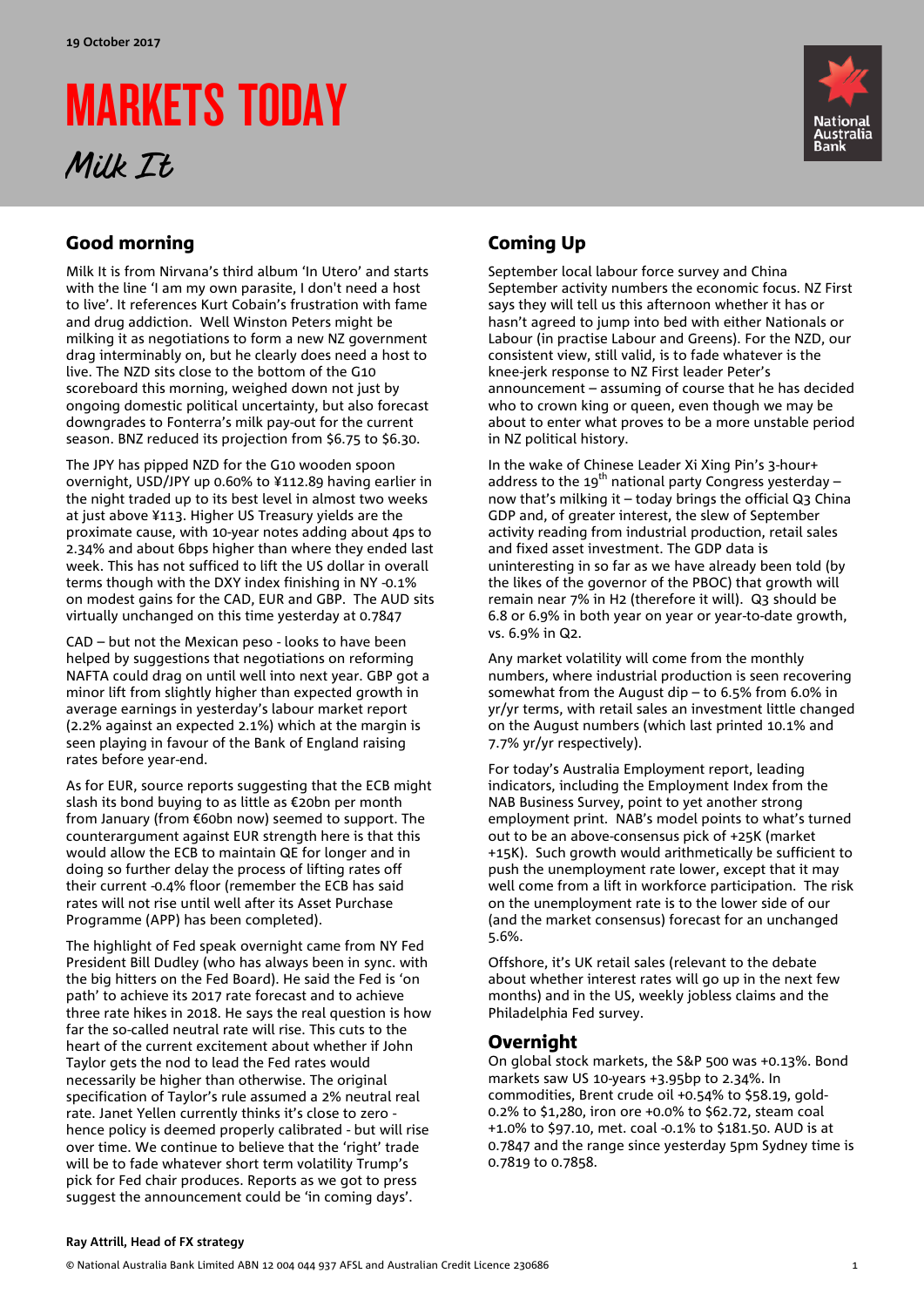### Markets

2,543

Source: Bloomberg.







| <b>Foreign Exchange</b> |        |        |        |                                |            |          |        | <b>Equities</b>      |        |         |         | Commodities* |         |        |  |
|-------------------------|--------|--------|--------|--------------------------------|------------|----------|--------|----------------------|--------|---------|---------|--------------|---------|--------|--|
|                         |        |        |        | Indicative 24hr<br>ranges (**) |            | Other FX |        | <b>Major Indices</b> |        |         |         |              | Last    | % da   |  |
|                         | Last   | % chge | Low    | High                           |            | Last     | % chge |                      | Last   | % day   | % y/y   | Oil (Brent)  | 58.19   | 0.5    |  |
| AUD                     | 0.7847 | 0.0    | 0.7819 | 0.7858                         | <b>HKD</b> | 7.8088   | 0.0    | Dow                  | 23,164 | 0.72    | 27.5    | Oil (WTI)    | 52.02   | 0.3    |  |
| <b>NZD</b>              | 0.7147 | $-0.3$ | 0.7119 | 0.7178                         | <b>CNY</b> | 6.6274   | 0.1    | S&P 500              | 2,563  | 0.13    | 19.8    | Oil (Tapis)  | 59.58   | 0.0    |  |
| <b>EUR</b>              | 1.1801 | 0.3    | 1.1730 | 1.1805                         | SGD        | 1.3566   | 0.0    | Nasdag               | 6,633  | 0.14    | 26.5    | Gold         | 1279.90 | $-0.2$ |  |
| <b>GBP</b>              | 1.3197 | 0.1    | 1.3140 | 1.3212                         | <b>IDR</b> | 13,513   | 0.0    | <b>VIX</b>           | 10.01  | $-2.91$ | $-34.5$ | <b>CRB</b>   | 183.99  | $-0.1$ |  |
| JPY                     | 112.88 | 0.6    | 112.14 | 113.05                         | THB        | 33.12    | 0.0    | <b>FTSE</b>          | 7,543  | 0.4     | 7.8     | GS Metals    | 376.2   | 0.0    |  |
| CAD                     | 1.2467 | $-0.4$ | 1.2462 | 1.2534                         | <b>KRW</b> | 1,130    | $-0.2$ | <b>DAX</b>           | 13,043 | 0.4     | 22.7    | Aluminium    | 2106.5  | $-0.8$ |  |
| AUD/EUR                 | 0.6649 | $-0.3$ | 0.6647 | 0.6674                         | <b>TWD</b> | 30.21    | 0.1    | <b>CAC 40</b>        | 5,384  | 0.4     | 19.4    | Copper       | 6964.5  | $-0.5$ |  |
| AUD/JPY                 | 88.58  | 0.6    | 87.96  | 88.63                          | PHP        | 51.44    | 0.3    | Nikkei               | 21,363 | 0.1     | 25.7    | Nickel       | 11605.0 | $-1.0$ |  |
| AUD/GBP                 | 0.5946 | 0.0    | 0.5932 | 0.5957                         | <b>CHF</b> | 0.98     | 0.2    | Shanghai             | 3.382  | 0.3     | 9.6     | Zinc         | 3149.0  | 1.8    |  |
| AUD/NZD                 | 1.0978 | 0.3    | 1.0932 | 1.0993                         | <b>SEK</b> | 8.14     | $-0.2$ | Hang Seng            | 28,712 | 0.0     | 23.2    | Ch. steel    | 3613.0  | $-4.7$ |  |
| AUD/CNH                 | 5.1882 | 0.0    | 5.1791 | 5.1972                         |            |          |        | ASX 200              | 5,890  | 0.0     | 8.4     | Iron ore     | 62.7    | 0.0    |  |

13-Oct 16-Oct 18-Oct 19-Oct

|            | <b>Interest Rates</b>        |                  |         |                         |               |      |         |           |                | Overnight Futures, |       |            | 181.5 | $-0.1$                                  |
|------------|------------------------------|------------------|---------|-------------------------|---------------|------|---------|-----------|----------------|--------------------|-------|------------|-------|-----------------------------------------|
|            | <b>Indicative Swap Rates</b> |                  |         | Benchmark 10 Year Bonds |               |      |         |           |                | Wheat Chic.        | 449.3 | $-1.0$     |       |                                         |
|            | Cash                         | 3 <sub>mth</sub> | 2Yr     | 10Yr                    |               | Last |         | chge Sprd |                | Last               | Chge* | Sugar      | 14.1  | 0.4                                     |
| USD.       | 1.25                         | 1.36             | 1.81    | 2.32                    | USD 10        | 2.34 | 3.95    |           | Australia      |                    |       | Cotton     | 67.6  | $-0.2$                                  |
| AUD        | 1.50                         | 1.70             | 1.99    | 2.91                    | AUD 10        | 2.72 | $-3.90$ | 0.38      | 3 mth bill     | 98.26              | 0.00  | Coffee     | 124.3 | 0.1                                     |
| <b>NZD</b> | 1.75                         | 1.93             | 2.20    | 3.18                    | NZD 10        | 2.90 | $-3.40$ | 0.56      | 3 Yr bond      | 97.8               | 3.00  |            |       |                                         |
| <b>EUR</b> | 0.00                         | $-0.33$          | $-0.18$ | 0.85                    | CAD 10        | 2.04 | 2.10    | $-0.30$   | 10 Yr bond     | 97.22              | 2.00  |            |       | Prob. of 25bps hike/cut at next meeting |
| GBP        | 0.25                         | 0.38             | 0.82    | 1.35                    | <b>EUR 10</b> | 0.40 | 3.10    | $-1.94$   | $3/10$ sprd    | 0.58               | 1.00  |            | bps   | %                                       |
| JPY        | $-0.04$                      | $-0.03$          | 0.04    | 0.26                    | GBP 10        | 1.32 | 3.90    | $-1.02$   | SPI            | 5867.0             | 4.0   | <b>RBA</b> | 0.2   | 1.0%                                    |
| CAD        | 1.00                         | 1.43             | 1.88    | 2.35                    | JPY 10        | 0.07 | 0.30    | $-2.27$   | *Change in bps |                    |       | FED        | -0    | $-1.2%$                                 |

| Other FX |                      |         | <b>Major Indices</b> |             |                          |                    |                                    | Last    | % day   |
|----------|----------------------|---------|----------------------|-------------|--------------------------|--------------------|------------------------------------|---------|---------|
| Last     | % chge               |         |                      | Last        | % day                    | % y/y              | Oil (Brent)                        | 58.19   | 0.5     |
| 7.8088   | 0.0                  |         | Dow                  | 23,164      | 0.72                     | 27.5               | Oil (WTI)                          | 52.02   | 0.3     |
| 6.6274   | 0.1                  |         | S&P 500              | 2,563       | 0.13                     | 19.8               | Oil (Tapis)                        | 59.58   | 0.0     |
| 1.3566   | 0.0                  |         | Nasdag               | 6,633       | 0.14                     | 26.5               | Gold                               | 1279.90 | $-0.2$  |
| 13,513   | 0.0                  |         | <b>VIX</b>           | 10.01       | $-2.91$                  | $-34.5$            | CRB                                | 183.99  | $-0.1$  |
| 33.12    | 0.0                  |         | <b>FTSE</b>          | 7,543       | 0.4                      | 7.8                | GS Metals                          | 376.2   | 0.0     |
| 1,130    | $-0.2$               |         | <b>DAX</b>           | 13,043      | 0.4                      | 22.7               | Aluminium                          | 2106.5  | $-0.8$  |
| 30.21    | 0.1                  |         | <b>CAC 40</b>        | 5.384       | 0.4                      | 19.4               | Copper                             | 6964.5  | $-0.5$  |
| 51.44    | 0.3                  |         | Nikkei               | 21,363      | 0.1                      | 25.7               | Nickel                             | 11605.0 | $-1.0$  |
| 0.98     | 0.2                  |         | Shanghai             | 3,382       | 0.3                      | 9.6                | Zinc                               | 3149.0  | 1.8     |
| 8.14     | $-0.2$               |         | Hang Seng            | 28,712      | 0.0                      | 23.2               | Ch. steel                          | 3613.0  | $-4.2$  |
|          |                      |         | ASX 200              | 5,890       | 0.0                      | 8.4                | Iron ore                           | 62.7    | 0.0     |
|          |                      |         |                      |             |                          |                    | St. Coal                           | 97.1    | 1.0     |
|          |                      |         |                      |             | <b>Overnight Futures</b> |                    | Met.coal                           | 181.5   | $-0.1$  |
|          | chmark 10 Year Bonds |         |                      |             |                          |                    | Wheat Chic.                        | 449.3   | $-1.0$  |
| Last     | chge                 | Sprd    |                      |             | Last                     | Chge*              | Sugar                              | 14.1    | 0.4     |
| 2.34     | 3.95                 |         |                      | Australia   |                          |                    | Cotton                             | 67.6    | $-0.2$  |
| 2.72     | $-3.90$              | 0.38    |                      | 3 mth bill  | 98.26                    | 0.00               | Coffee                             | 124.3   | 0.1     |
| 2.90     | $-3.40$              | 0.56    |                      | 3 Yr bond   | 97.8                     | 3.00               |                                    |         |         |
| 2.04     | 2.10                 | $-0.30$ |                      | 10 Yr bond  | 97.22                    | 2.00               | Prob. of 25bps hike/cut at next me |         |         |
| 0.40     | 3.10                 | $-1.94$ |                      | $3/10$ sprd | 0.58                     | 1.00               |                                    | bps     | %       |
| 1. 22    | ה פ                  | $-1.02$ |                      | <b>CDI</b>  | $E$ 867 $n$              | $\Lambda$ $\Omega$ | <b>RRA</b>                         | ົາ      | $1.0\%$ |

|                                                                                           | Commodities* |        |  |  |  |  |  |  |
|-------------------------------------------------------------------------------------------|--------------|--------|--|--|--|--|--|--|
|                                                                                           | Last         | % day  |  |  |  |  |  |  |
|                                                                                           |              |        |  |  |  |  |  |  |
| Oil (Brent)                                                                               | 58.19        | 0.5    |  |  |  |  |  |  |
| Oil (WTI)                                                                                 | 52.02        | 0.3    |  |  |  |  |  |  |
| Oil (Tapis)                                                                               | 59.58        | 0.0    |  |  |  |  |  |  |
| Gold                                                                                      | 1279.90      | $-0.2$ |  |  |  |  |  |  |
| <b>CRB</b>                                                                                | 183.99       | $-0.1$ |  |  |  |  |  |  |
| <b>GS Metals</b>                                                                          | 376.2        | 0.0    |  |  |  |  |  |  |
| Aluminium                                                                                 | 2106.5       | $-0.8$ |  |  |  |  |  |  |
| Copper                                                                                    | 6964.5       | $-0.5$ |  |  |  |  |  |  |
| Nickel                                                                                    | 11605.0      | $-1.0$ |  |  |  |  |  |  |
| Zinc                                                                                      | 3149.0       | 1.8    |  |  |  |  |  |  |
| Ch. steel                                                                                 | 3613.0       | $-4.2$ |  |  |  |  |  |  |
| Iron ore                                                                                  | 62.7         | 0.0    |  |  |  |  |  |  |
| St. Coal                                                                                  | 97.1         | 1.0    |  |  |  |  |  |  |
| Met.coal                                                                                  | 181.5        | $-0.1$ |  |  |  |  |  |  |
| Wheat Chic.                                                                               | 449.3        | $-1.0$ |  |  |  |  |  |  |
| Sugar                                                                                     | 14.1         | 0.4    |  |  |  |  |  |  |
| Cotton                                                                                    | 67.6         | $-0.2$ |  |  |  |  |  |  |
| Coffee                                                                                    | 124.3        | 0.1    |  |  |  |  |  |  |
| Prob. of 25bps hike/cut at next meeting                                                   |              |        |  |  |  |  |  |  |
| $\sim$<br>the contract of the contract of the contract of the contract of the contract of |              |        |  |  |  |  |  |  |

Please note the high/low FX rates are only an indication. Please refer to your National Dealer for confirmation.

\* All near futures contracts, except CRB. GS Metals is Goldman Sachs industrial metals index. Metals prices are CME. Emissions: ICE Dec contracts, Euros<br>\*\* These are indicative ranges over the past 24 hours; please confirm

Last is around 6:30am Sydney

Source: Bloomberg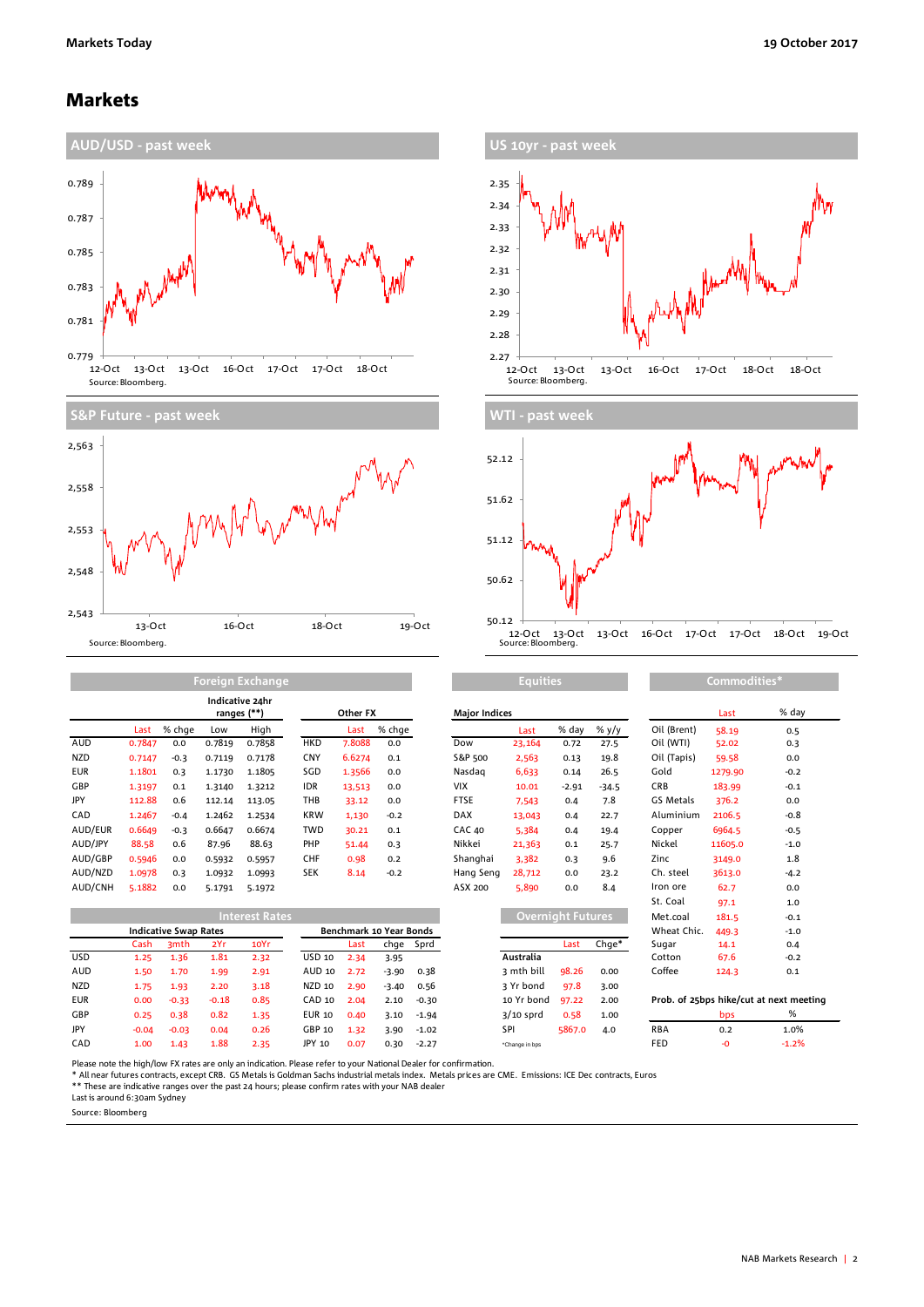# **CALENDAR**

|                                  | Country Economic Indicator                                                | Period          | Forecast              | Consensus             | Actual | Previous              | <b>GMT</b>     |
|----------------------------------|---------------------------------------------------------------------------|-----------------|-----------------------|-----------------------|--------|-----------------------|----------------|
|                                  | Thursday, 19 October 2017                                                 |                 |                       |                       |        |                       |                |
| JN                               | Trade Balance Adjusted                                                    | Sep             |                       | 309.15                |        | 367.3                 | 0.50           |
| AU                               | <b>NAB Business Confidence</b>                                            | 3Q              |                       |                       |        | 7                     | 1.30           |
| AU                               | Employment Change/Unemployment rate                                       | Sep             | 25/5.6                | 15/5.6                |        | 54.2/5.6<br>571.0     | 1.30<br>1.30   |
| AU<br>AU                         | <b>RBA FX Transactions Market</b><br>RBA's Bullock Gives Speech in Sydney | Sep             |                       |                       |        |                       |                |
| CН                               | <b>GDP SA QoQ/YoY</b>                                                     | 3Q              |                       | 1.7/6.8               |        | 1.7/6.9               | 3.00           |
| CН                               | Industrial Production YoY/YTD YoY                                         | Sep             |                       | 6.5/6.7               |        | 6.0/6.7               | 3.00           |
| CН                               | Retail Sales YoY/YTD YoY                                                  | Sep             |                       | 10.2/10.3             |        | 10.1/10.4             | 3.00           |
| CН                               | Fixed Assets Ex Rural YTD YoY                                             | Sep             |                       | 7.7                   |        | 7.8                   | 3.00           |
| AU                               | HIA House Affordability Index                                             | 3Q              |                       |                       |        | 69.4                  |                |
| JN                               | All Industry Activity Index MoM                                           | Aug             |                       | 0.2                   |        | $-0.1$<br>$-27.6$     | 5.30           |
| CН<br>JN                         | FX Net Settlement - Clients CNY<br>Machine Tool Orders YoY                | Sep<br>Sep F    |                       |                       |        | 45.3                  | 7.00           |
| UK                               | Retail Sales Ex Auto Fuel MoM/YoY                                         | Sep             |                       | $-0.2/2.2$            |        | 1.0/2.8               | 9.30           |
| US                               | Initial Jobless Claims                                                    | Oct 14          |                       | 240                   |        | 243.0                 | 13.30          |
| US                               | Philadelphia Fed Business Outlook                                         | Oct             |                       | 22                    |        | 23.8                  | 13.30          |
| US                               | <b>Bloomberg Consumer Comfort</b>                                         | Oct 15          |                       |                       |        | 49.5                  | 14.45          |
| US                               | Leading Index                                                             | Sep             |                       | 0.1                   |        | 0.4                   | 15.00          |
|                                  | Friday, 20 October 2017                                                   |                 |                       |                       |        |                       |                |
| ΝZ                               | Net Migration SA                                                          | Sep             |                       |                       |        | 5490.0                | 22.45<br>3.00  |
| ΝZ<br>GE                         | Credit Card Spending MoM/YoY<br>PPI MoM/YoY                               | Sep<br>Sep      |                       | 0.1/2.9               |        | $-0.7/6.4$<br>0.2/2.6 | 7.00           |
| JN                               | BOJ Kuroda speaks in Tokyo                                                |                 |                       |                       |        |                       | 7.35           |
| EС                               | <b>ECB Current Account SA</b>                                             | Aug             |                       |                       |        | 25.1                  | 9.00           |
| UK                               | Public Finances (PSNCR)/Central Government NCR                            | Sep             |                       |                       |        | 0.0/1.0               | 9.30           |
| СA                               | CPI NSA MoM/YoY                                                           | Sep             |                       | 0.3/1.7               |        | 0.1/1.4               | 13.30          |
| CA                               | CPI Core- Common/Trim YoY%                                                | Sep             |                       |                       |        | 1.5/1.4               | 13.30          |
| CA                               | CPI Core- Median YoY%                                                     | Sep             |                       |                       |        | 1.7                   | 13.30          |
| CA                               | Retail Sales MoM/ex autos                                                 | Aug             |                       | 0.5/0.3               |        | 0.4/0.2               | 13.30<br>15.00 |
| US<br>US                         | Existing Home Sales #/MoM<br>Baker Hughes U.S. Rig Count/Oil Rigs         | Sep<br>Oct 20   |                       | $5.3/-0.93$           |        | $5.4/-1.7$            | 18.00          |
| US                               | Fed's Mester Speaks on Global Regulatory Structure                        |                 |                       | $\prime$              |        | 928.0/743.0           | 19.00          |
| US                               | Yellen Speaks to National Economists Club in Washington                   |                 |                       |                       |        |                       | 0.15           |
| Monday,                          | 23 October 2017                                                           |                 |                       |                       |        |                       |                |
| CН                               | <b>Property Prices</b>                                                    | Sep             |                       |                       |        |                       | 2.30           |
| JN                               | Leading Index CI                                                          | Aug F           |                       |                       |        | 106.8                 | 6.00           |
| EС                               | Govt Debt/GDP Ratio                                                       | 2016            |                       |                       |        | #N/A N/A              | 10.00          |
| UK                               | <b>CBI Business Optimism</b>                                              | Oct             |                       |                       |        | 5.0                   | 11.00          |
| UK                               | CBI Trends Total Orders/Selling Prices                                    | Oct             |                       | $\prime$              |        | 7.0/18.0              | 11.00          |
| СA<br>US                         | Wholesale Trade Sales MoM<br>Chicago Fed Nat Activity Index               | Aug<br>Sep      |                       |                       |        | 1.5<br>$-0.3$         | 13.30<br>13.30 |
| СA                               | Bloomberg Nanos Confidence                                                | Oct 20          |                       |                       |        | 57.9                  | 15.00          |
| EС                               | Consumer Confidence                                                       | Oct A           |                       |                       |        | $-1.2$                | 15.00          |
| Tuesday,                         | 24 October 2017                                                           |                 |                       |                       |        |                       |                |
| AU                               | ANZ Roy Morgan Weekly Consumer Confidence Index                           | Oct 22          |                       |                       |        | 112.4                 | 23.30          |
| JN                               | Nikkei Japan PMI Mfg                                                      | Oct P           |                       |                       |        | 52.9                  | 1.30           |
| GE                               | Markit/BME Germany Manufacturing/Services PMI                             | Oct P           |                       | $\prime$              |        | 60.6/55.6             | 8.30           |
| GE<br>EС                         | Markit/BME Germany Composite PMI                                          | Oct P           |                       |                       |        | 57.7                  | 8.30<br>9.00   |
| ЕC                               | <b>ECB Bank Lending Survey</b><br>Markit Eurozone Manufacturing PMI       | Oct P           |                       |                       |        | 58.1                  | 9.00           |
| EС                               | Markit Eurozone Services PMI                                              | Oct P           |                       |                       |        | 55.8                  | 9.00           |
| ЕC                               | Markit Eurozone Composite PMI                                             | Oct P           |                       |                       |        | 56.7                  | 9.00           |
| EС                               | Euro Area Second Quarter Government Deficit                               | Q2              |                       |                       |        |                       | 10.00          |
| ЕC                               | Euro Area Second Quarter Government Debt                                  | Q2              |                       |                       |        |                       | 10.00          |
| US                               | Markit US Manufacturing/Services PMI                                      | Oct P           |                       | 7                     |        | 53.1/55.3             | 14.45          |
| US                               | Markit US Composite PMI                                                   | Oct P           |                       | 16                    |        | 54.8                  | 14.45          |
| US                               | Richmond Fed Manufact. Index                                              | Oct             |                       |                       |        | 19.0                  | 15.00          |
| AU                               | Skilled Vacancies MoM                                                     | Sep             |                       |                       |        | 0.3                   | 1.00           |
| AU                               | <b>CPI QoQ</b>                                                            | 3Q              |                       |                       |        | 0.2/1.9               | 1.30           |
| AU                               | <b>CPI Trimmed Mean QoQ</b>                                               | 3Q              |                       |                       |        | 0.5/1.8               | 1.30           |
| AU                               | CPI Weighted Median QoQ                                                   | 3Q              |                       |                       |        | 0.5/1.8               | 1.30           |
| GE                               | <b>IFO Business Climate</b>                                               | Oct             |                       |                       |        | 115.2                 | 9.00           |
| GE                               | IFO Current Assessment/Expectations                                       | Oct             |                       | $\prime$              |        | 123.6/107.4           | 9.00           |
| UK                               | UK Finance Loans for Housing                                              | Sep             |                       |                       |        | 41807.0               | 9.30           |
| UK<br>UK                         | GDP QoQ/YoY<br>Index of Services MoM/3m rolling change                    | 3Q A            | ×                     | 0.3/1.5               |        | 0.3/1.5<br>$-0.2/0.5$ | 9.30<br>9.30   |
| US                               | <b>MBA Mortgage Applications</b>                                          | Aug<br>Oct 13   |                       |                       |        | $-2.1$                | 12.00          |
| US                               | Durable Goods Orders                                                      | Sep P           |                       | 1                     |        | 2.0                   | 13.30          |
| US                               | Cap Goods Orders Nondef Ex Air                                            | Sep P           |                       | 0.1                   |        | 1.1                   | 13.30          |
| EC                               | <b>European Commission Economic Forecasts</b>                             |                 |                       |                       |        |                       | 25 Oct - 7 N   |
| US                               | FHFA House Price Index MoM                                                | Aug             |                       |                       |        | 0.2                   | 14.00          |
| CA                               | Bank of Canada Rate Decision                                              | Oct 25          |                       | 1                     |        | 1.0                   | 15.00          |
| US                               | New Home Sales, #/MoM                                                     | Sep             |                       | $550/-1.8$            |        | $560.0/-3.4$          | 15.00          |
| CA                               | Bank of Canada Releases October Monetary Policy Report                    |                 |                       |                       |        |                       | 15.00          |
| CA                               | BOC's Poloz and Wilkins Hold Press Conference in Ottawa                   |                 |                       |                       |        |                       | 16.15          |
|                                  | <b>Upcoming Central Bank Interest Rate Announcements</b>                  |                 |                       |                       |        |                       |                |
| Europe ECB                       |                                                                           | 26-Oct          | $-0.4%$               | $-0.4%$               |        | $-0.4%$               |                |
| Canada, BoC                      |                                                                           | 26-Oct          |                       |                       |        | 1.00%                 |                |
| Japan, BoJ<br>US Federal Reserve |                                                                           | 31-Oct<br>2-Nov | $-0.1%$<br>1.00-1.25% | $-0.1%$<br>1.00-1.25% |        | $-0.1%$<br>1.00-1.25% |                |
| UK BOE                           |                                                                           | 2-Nov           |                       |                       |        | 0.25%                 |                |
| Australia, RBA                   |                                                                           | 7-Nov           | 1.50%                 | 1.50%                 |        | 1.50%                 |                |
| New Zealand, RBNZ                |                                                                           | 9-Nov           |                       |                       |        | 1.75%                 |                |

GMT: Greenwich Mean Time; AEDT: Australian Eastern Daylight Savings Time